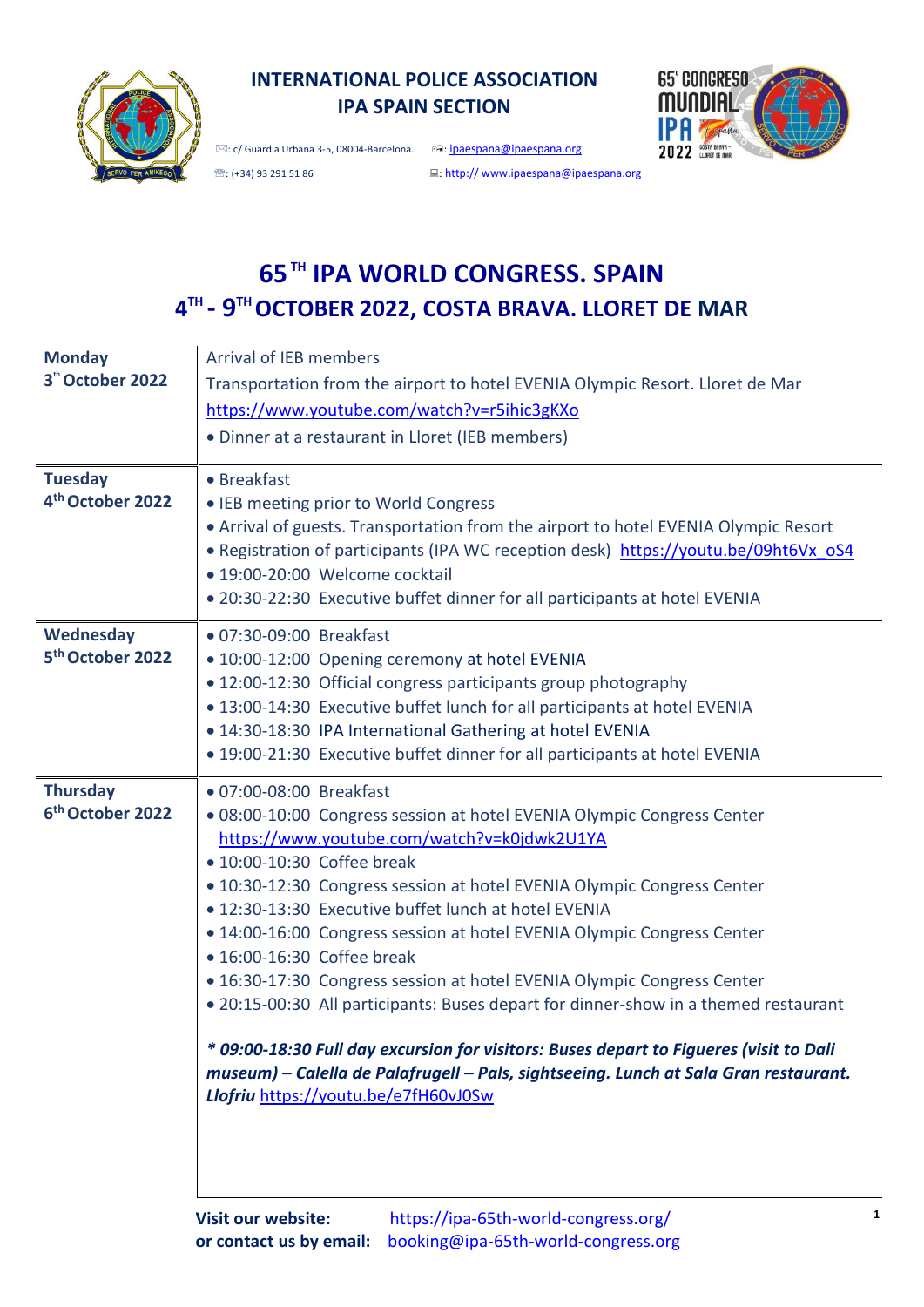

# **INTERNATIONAL POLICE ASSOCIATION IPA SPAIN SECTION**



 $\boxtimes$ : c/ Guardia Urbana 3-5, 08004-Barcelona.  $\textcircled{1}$ : in <u>paespana@ipaespana.org</u>

| <sup>38</sup> : (+34) 93 291 51 86 |  |  |  |
|------------------------------------|--|--|--|
|                                    |  |  |  |

□: http:// [www.ipaespana@ipaespana.org](http://www.ipaespana@ipaespana.org/)

| <b>Friday</b>                | · 07:00-08:00 Breakfast                                                                  |
|------------------------------|------------------------------------------------------------------------------------------|
| 7 <sup>th</sup> October 2022 | . 08:00-10:00 Congress session at hotel EVENIA Olympic Congress Center                   |
|                              | • 10:00-10:30 Coffee break                                                               |
|                              | · 10:30-12:30 Congress session at hotel EVENIA Olympic Congress Center                   |
|                              | . 12:30-13:30 Executive buffet lunch at hotel EVENIA                                     |
|                              | • 14:00-16:00 Congress session at hotel EVENIA Olympic Congress Center                   |
|                              | • 16:00-16:30 Coffee break                                                               |
|                              | · 16:30-17:30 Congress session at hotel EVENIA Olympic Congress Center                   |
|                              | . 19:00-21:30 Executive buffet dinner for all participants at hotel EVENIA               |
|                              |                                                                                          |
|                              | * 09:00-18:30 Full day excursion for visitors: buses depart to Girona - Besalú -         |
|                              | Banyoles, sightseeing. Lunch at La Carpa. Banyoles lake restaurant.                      |
|                              | https://youtu.be/1M5pdzg7ECg                                                             |
|                              |                                                                                          |
|                              |                                                                                          |
| <b>Saturday</b>              | • 07:30-08:30 Breakfast                                                                  |
| 8 <sup>th</sup> October 2022 | . 09:00-18:30 All participants: Buses depart to Barcelona city sightseeing & Sea skyline |
|                              | · Lunch at Barcelona city restaurant. La Fonda del Port                                  |
|                              | https://www.youtube.com/watch?v=ZyUGCIX-yuA&feature=youtu.be                             |
|                              | · 20:00 Farewell Gala Dinner at Hotel Evenia                                             |
|                              | • IPA Awards Ceremony                                                                    |
|                              | · Gala Dinner & farewell                                                                 |
|                              |                                                                                          |
| <b>Sunday</b>                | • Breakfast                                                                              |
| 9th October 2022             | • Congress participants check out from the hotel - transfer to airport                   |
|                              | • Start of friendship week programme (Barcelona & Madrid).                               |

### **\*Protocols of measures against COVID-19 will be strictly followed.**